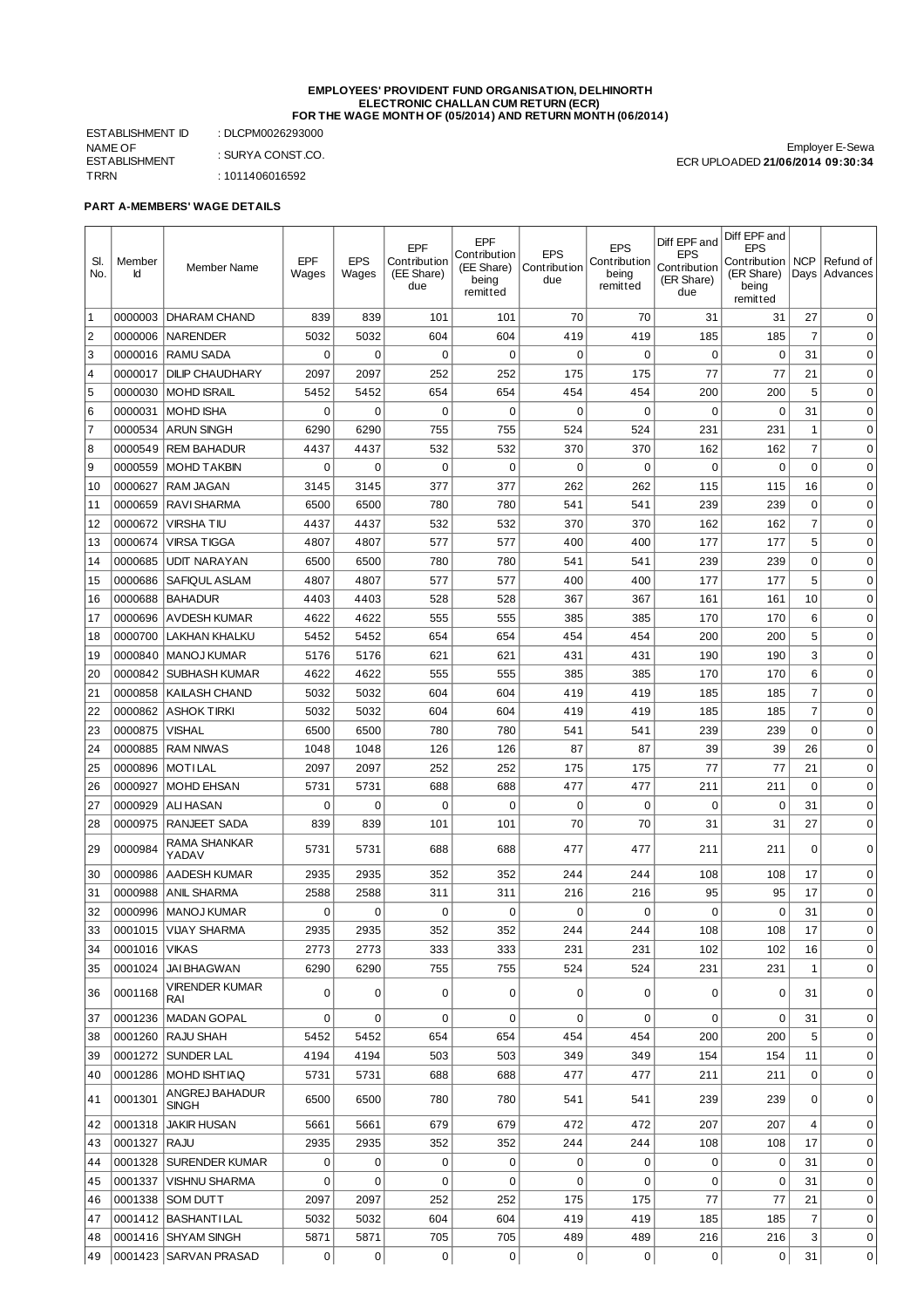| 50 | 0001443 | <b>LALAN SINGH</b>                                   | 0        | $\mathbf 0$ | $\mathbf 0$ | 0           | $\mathbf 0$ | $\mathbf 0$ | $\mathbf 0$ | $\mathbf 0$ | 31               | 0           |
|----|---------|------------------------------------------------------|----------|-------------|-------------|-------------|-------------|-------------|-------------|-------------|------------------|-------------|
| 51 | 0001444 | <b>MOHAMAD RINKU</b>                                 | 3328     | 3328        | 399         | 399         | 277         | 277         | 122         | 122         | 13               | $\mathbf 0$ |
| 52 | 0001446 | <b>MUKESH KUMAR</b><br><b>SINGH</b>                  | 4992     | 4992        | 599         | 599         | 416         | 416         | 183         | 183         | $\overline{4}$   | $\mathbf 0$ |
| 53 | 0001467 | <b>RANA KUMAR SINGH</b>                              | 2097     | 2097        | 252         | 252         | 175         | 175         | 77          | 77          | 21               | $\mathbf 0$ |
| 54 | 0001469 | <b>SACHIN BEHRA</b>                                  | 6500     | 6500        | 780         | 780         | 541         | 541         | 239         | 239         | $\mathbf 0$      | $\mathbf 0$ |
| 55 | 0001472 | SHISHU PAL SINGH                                     | 4252     | 4252        | 510         | 510         | 354         | 354         | 156         | 156         | 8                | $\mathbf 0$ |
| 56 | 0001494 | <b>RAMESHWAR</b>                                     | 3774     | 3774        | 453         | 453         | 314         | 314         | 139         | 139         | 13               | $\mathbf 0$ |
| 57 | 0001516 | <b>MAHESH RANCHHOD</b><br><b>CHAUDHARI</b>           | 6500     | 6500        | 780         | 780         | 541         | 541         | 239         | 239         | $\mathbf 0$      | $\mathbf 0$ |
| 58 | 0001517 | <b>ARVIND MACHINDRA</b><br>SONAWANE                  | 6500     | 6500        | 780         | 780         | 541         | 541         | 239         | 239         | $\mathbf 0$      | $\mathbf 0$ |
| 59 | 0001518 | <b>PRAKASH</b><br>SAMADHAN DIGHE                     | 6500     | 6500        | 780         | 780         | 541         | 541         | 239         | 239         | 0                | $\mathbf 0$ |
| 60 | 0001519 | PRAVIN VASANT<br>PATIL                               | 6500     | 6500        | 780         | 780         | 541         | 541         | 239         | 239         | $\mathbf 0$      | $\mathbf 0$ |
| 61 | 0001521 | DHANWAN RAMAN<br><b>PAWAR</b>                        | 2516     | 2516        | 302         | 302         | 210         | 210         | 92          | 92          | 19               | $\mathbf 0$ |
| 62 | 0001522 | RAJMAL DEVRAM<br><b>SONEVANE</b>                     | 6500     | 6500        | 780         | 780         | 541         | 541         | 239         | 239         | $\Omega$         | $\mathbf 0$ |
| 63 | 0001523 | PRALHAD R PATIL                                      | 4613     | 4613        | 554         | 554         | 384         | 384         | 170         | 170         | 9                | $\mathbf 0$ |
| 64 | 0001524 | YUVARAJ SAPKALE                                      | 6081     | 6081        | 730         | 730         | 507         | 507         | 223         | 223         | $\overline{c}$   | $\mathbf 0$ |
| 65 | 0001525 | <b>ISHRWAR ABHIMAN</b><br><b>SAPKALE</b>             | 6500     | 6500        | 780         | 780         | 541         | 541         | 239         | 239         | $\mathbf 0$      | $\mathbf 0$ |
| 66 | 0001526 | SACHIN EKANATH<br>WANI                               | 6500     | 6500        | 780         | 780         | 541         | 541         | 239         | 239         | $\mathbf 0$      | $\mathbf 0$ |
| 67 | 0001527 | <b>CHINT AMAN ASHOK</b><br><b>CHAUDHARI</b>          | 6500     | 6500        | 780         | 780         | 541         | 541         | 239         | 239         | $\mathbf 0$      | $\mathbf 0$ |
| 68 | 0001528 | UDAY KUMAR<br><b>VASUDEO PATIL</b>                   | 6290     | 6290        | 755         | 755         | 524         | 524         | 231         | 231         | 1                | $\mathbf 0$ |
| 69 | 0001530 | <b>VASUDEV</b><br><b>DHARAMRAJ</b><br><b>DHANGAR</b> | 6500     | 6500        | 780         | 780         | 541         | 541         | 239         | 239         | $\mathbf 0$      | $\mathbf 0$ |
| 70 | 0001531 | SIDDIK ISMAIL TELI                                   | 6500     | 6500        | 780         | 780         | 541         | 541         | 239         | 239         | $\pmb{0}$        | $\mathbf 0$ |
| 71 | 0001532 | RAVINDRA DAGDU<br><b>DHANGAR</b>                     | 6500     | 6500        | 780         | 780         | 541         | 541         | 239         | 239         | 0                | $\mathbf 0$ |
| 72 | 0001533 | <b>NARENDRA</b><br><b>CHANDRAKANTPATIL</b>           | 6500     | 6500        | 780         | 780         | 541         | 541         | 239         | 239         | $\mathbf 0$      | $\mathbf 0$ |
| 73 | 0001534 | SUNIL DEVCHANDRA<br><b>BARI</b>                      | 6500     | 6500        | 780         | 780         | 541         | 541         | 239         | 239         | $\mathbf 0$      | $\mathbf 0$ |
| 74 | 0001535 | <b>VIKRANT ANIL DESLE</b>                            | $\Omega$ | $\mathbf 0$ | $\mathbf 0$ | $\mathbf 0$ | 0           | $\mathbf 0$ | $\mathbf 0$ | 0           | 0                | $\mathbf 0$ |
| 75 | 0001536 | <b>MALI SANJAY</b><br>DAULAT                         | 6500     | 6500        | 780         | 780         | 541         | 541         | 239         | 239         | 0                | 0           |
| 76 | 0001537 | <b>CHET AN SUNIL</b><br><b>SONAR</b>                 | 6500     | 6500        | 780         | 780         | 541         | 541         | 239         | 239         | $\Omega$         | $\mathbf 0$ |
| 77 | 0001539 | AVINASH SONU<br><b>KHALSE</b>                        | 0        | $\mathbf 0$ | $\mathbf 0$ | 0           | 0           | 0           | $\mathbf 0$ | 0           | 31               | $\mathbf 0$ |
| 78 | 0001540 | PRAVIN D KHADSE                                      | $\Omega$ | $\mathbf 0$ | $\mathbf 0$ | 0           | $\mathbf 0$ | $\mathbf 0$ | $\mathbf 0$ | 0           | 31               | $\mathbf 0$ |
| 79 | 0001541 | PANKAJ PANDURANG<br>PATIL                            | 5452     | 5452        | 654         | 654         | 454         | 454         | 200         | 200         | 5                | $\mathbf 0$ |
| 80 | 0001542 | SHEKHAR KISHOR<br><b>UPADHYE</b>                     | 6500     | 6500        | 780         | 780         | 541         | 541         | 239         | 239         | $\mathbf 0$      | 0           |
| 81 | 0001543 | SUJENDRA SHALIGRA<br><b>SARODE</b>                   | 5661     | 5661        | 679         | 679         | 472         | 472         | 207         | 207         | $\overline{4}$   | $\mathbf 0$ |
| 82 | 0001545 | NILESH MURLIDHAR<br><b>MORE</b>                      | 6500     | 6500        | 780         | 780         | 541         | 541         | 239         | 239         | $\mathbf 0$      | $\mathbf 0$ |
| 83 | 0001546 | RAMESH DHONDU<br>KOLI                                | 6081     | 6081        | 730         | 730         | 507         | 507         | 223         | 223         | $\overline{c}$   | $\mathbf 0$ |
| 84 | 0001547 | <b>MANIK SHANTARAM</b><br>SONAVANE                   | 6500     | 6500        | 780         | 780         | 541         | 541         | 239         | 239         | $\Omega$         | $\pmb{0}$   |
| 85 | 0001548 | <b>MUKESH MOHAN</b><br>SAVALE                        | 6500     | 6500        | 780         | 780         | 541         | 541         | 239         | 239         | $\mathbf 0$      | $\mathbf 0$ |
| 86 | 0001549 | <b>PRADIP</b><br><b>RAMACHANDRA</b><br><b>PATIL</b>  | 6500     | 6500        | 780         | 780         | 541         | 541         | 239         | 239         | $\mathbf 0$      | $\mathbf 0$ |
| 87 | 0001551 | SAMADHAN ARUN<br>PATIL                               | 6500     | 6500        | 780         | 780         | 541         | 541         | 239         | 239         | $\Omega$         | $\mathbf 0$ |
| 88 | 0001555 | <b>GOPAL NAMDEV KOLI</b>                             | 0        | $\mathbf 0$ | $\mathbf 0$ | $\mathbf 0$ | $\mathbf 0$ | 0           | $\mathbf 0$ | 0           | 31               | $\mathbf 0$ |
| 89 | 0001556 | <b>KHEMCHAND C</b><br><b>CHAUDHARI</b>               | 6500     | 6500        | 780         | 780         | 541         | 541         | 239         | 239         | 0                | 0           |
| 90 | 0001557 | SAPAKALE SANJAY<br><b>SUPADU</b>                     | 0        | $\mathbf 0$ | $\mathbf 0$ | $\mathbf 0$ | 0           | $\mathbf 0$ | $\mathbf 0$ | 0           | 31               | $\mathbf 0$ |
| 91 | 0001558 | DATTATRAY C<br><b>CHAUDHARI</b>                      | 5871     | 5871        | 705         | 705         | 489         | 489         | 216         | 216         | 3                | $\mathbf 0$ |
| 92 | 0001559 | <b>VILAS PRALHAD</b><br><b>SURWADE</b>               | 6500     | 6500        | 780         | 780         | 541         | 541         | 239         | 239         | $\boldsymbol{0}$ | 0           |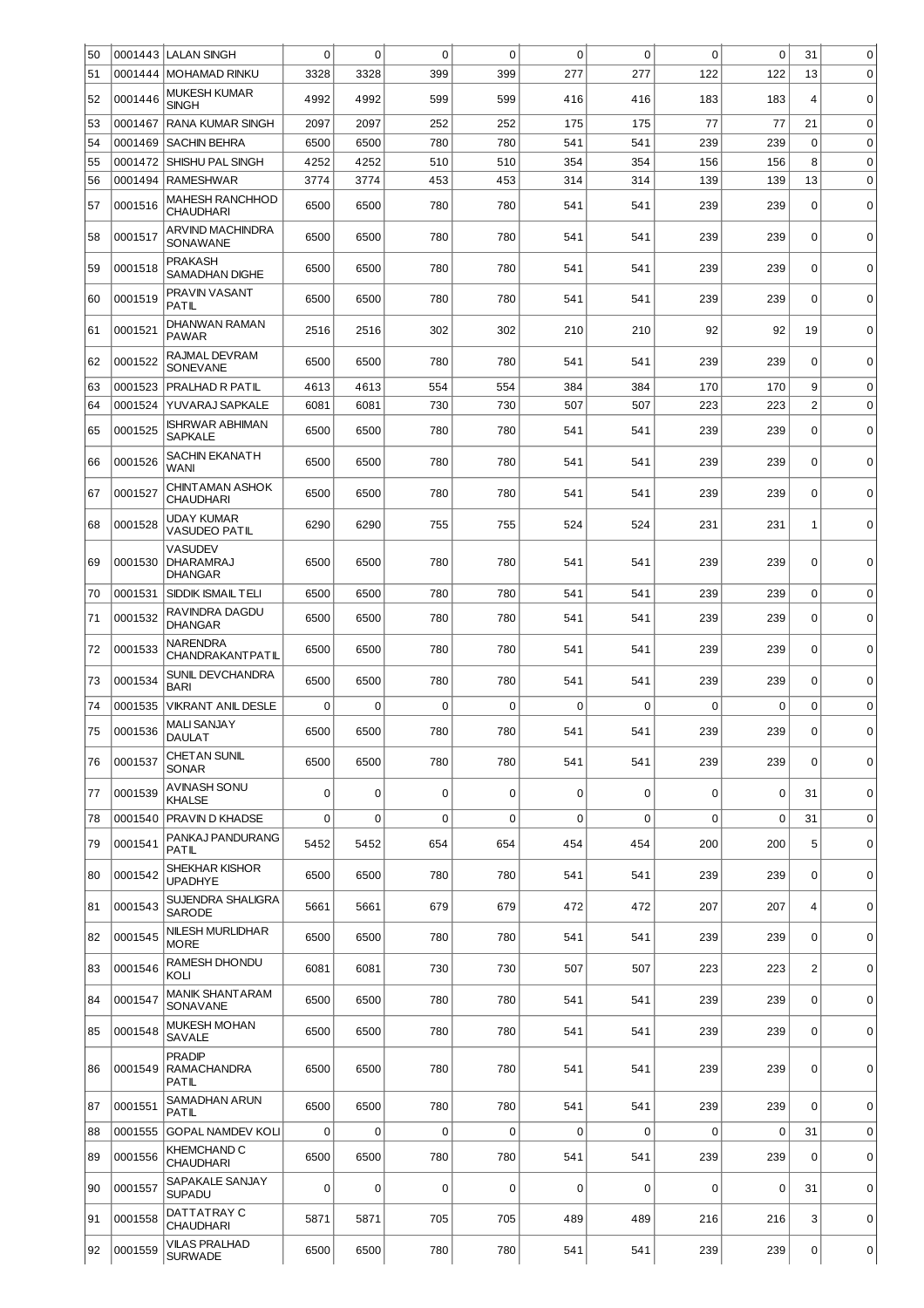| 93  | 0001561      | <b>GANESH BHASKAR</b><br>SONAWANE                    | 0    | 0           | $\mathbf 0$ | 0        | 0          | 0           | 0     | $\mathbf 0$ | 0              | $\mathbf 0$ |
|-----|--------------|------------------------------------------------------|------|-------------|-------------|----------|------------|-------------|-------|-------------|----------------|-------------|
| 94  | 0001562      | PANKAJ<br>VISHWANATH<br><b>JADHAV</b>                | 6290 | 6290        | 755         | 755      | 524        | 524         | 231   | 231         | 1              | $\mathbf 0$ |
| 95  | 0001563      | <b>ANIL RAGHUNATH</b><br>PATIL                       | 6500 | 6500        | 780         | 780      | 541        | 541         | 239   | 239         | $\mathbf 0$    | $\mathbf 0$ |
| 96  | 0001564      | SAMADHAN ARUN<br>PATIL                               | 3774 | 3774        | 453         | 453      | 314        | 314         | 139   | 139         | 13             | $\mathbf 0$ |
| 97  | 0001565      | DHANASHAM<br><b>LAXMAN SONVANE</b>                   | 6500 | 6500        | 780         | 780      | 541        | 541         | 239   | 239         | $\mathbf 0$    | $\mathbf 0$ |
| 98  | 0001566      | <b>SANJAY SHANKAR</b><br><b>BARI</b>                 | 6500 | 6500        | 780         | 780      | 541        | 541         | 239   | 239         | $\Omega$       | $\mathbf 0$ |
| 99  | 0001567      | <b>GOKUL BHARAT</b><br><b>PATIL</b>                  | 629  | 629         | 75          | 75       | 52         | 52          | 23    | 23          | 28             | $\mathbf 0$ |
| 100 | 0001568      | SACHIN BHAGAVAT<br>SAPAKALE                          | 5452 | 5452        | 654         | 654      | 454        | 454         | 200   | 200         | $\mathbf 0$    | $\mathbf 0$ |
| 101 | 0001570      | <b>SVAPANIL</b><br><b>BHAGAWAT</b><br><b>KURKURE</b> | 5871 | 5871        | 705         | 705      | 489        | 489         | 216   | 216         | 3              | $\mathbf 0$ |
| 102 | 0001572      | <b>GOPAL ASHOK PATIL</b>                             | 6081 | 6081        | 730         | 730      | 507        | 507         | 223   | 223         | $\overline{c}$ | $\mathbf 0$ |
| 103 | 0001573      | <b>BHUSHAN S</b><br><b>CHAUDHARI</b>                 | 6500 | 6500        | 780         | 780      | 541        | 541         | 239   | 239         | 0              | $\mathbf 0$ |
| 104 | 0001574      | <b>DIPAK BHAGWAT</b><br><b>FALAK</b>                 | 6500 | 6500        | 780         | 780      | 541        | 541         | 239   | 239         | $\mathbf 0$    | $\mathbf 0$ |
| 105 | 0001575      | <b>BALCHANDRA</b><br><b>MURLIDHARGURAV</b>           | 6500 | 6500        | 780         | 780      | 541        | 541         | 239   | 239         | $\mathbf 0$    | $\mathbf 0$ |
| 106 | 0001576      | MANOJ KUMAR D<br><b>VISHWE</b>                       | 3984 | 3984        | 478         | 478      | 332        | 332         | 146   | 146         | 12             | $\mathbf 0$ |
| 107 | 0001577      | <b>SAILESH</b><br><b>BHALCHANDRA</b><br><b>GURAV</b> | 6500 | 6500        | 780         | 780      | 541        | 541         | 239   | 239         | $\mathbf 0$    | $\mathbf 0$ |
| 108 | 0001578      | GOVIND K<br>SURYAWANSHI                              | 6500 | 6500        | 780         | 780      | 541        | 541         | 239   | 239         | $\mathbf 0$    | $\mathbf 0$ |
| 109 | 0001580      | AMBADAS DHANU<br><b>BADAGUJAR</b>                    | 6500 | 6500        | 780         | 780      | 541        | 541         | 239   | 239         | $\mathbf 0$    | $\mathbf 0$ |
| 110 | 0001583      | ASHOK HARCHAND<br>SONAWANE                           | 6290 | 6290        | 755         | 755      | 524        | 524         | 231   | 231         | 1              | $\mathbf 0$ |
| 111 | 0001584      | <b>KOLI SANJAY</b><br><b>PUNDALIK</b>                | 0    | $\mathbf 0$ | $\Omega$    | $\Omega$ | 0          | $\mathbf 0$ | 0     | 0           | $\mathbf 0$    | $\mathbf 0$ |
| 112 | 0001585      | SANTOSH<br>YASMAVANT PATIL                           | 6500 | 6500        | 780         | 780      | 541        | 541         | 239   | 239         | $\mathbf 0$    | $\mathbf 0$ |
| 113 | 0001586      | <b>SK JUBER PINJARI</b>                              | 6500 | 6500        | 780         | 780      | 541        | 541         | 239   | 239         | 0              | $\mathbf 0$ |
| 114 | 0001587      | DHANRAJ SUBHASH<br><b>SAPKE</b>                      | 5452 | 5452        | 654         | 654      | 454        | 454         | 200   | 200         | 0              | $\mathbf 0$ |
| 115 | 0001588      | YOGESH DEVCHAND<br>BARI                              | 6500 | 6500        | 780         | 780      | 541        | 541         | 239   | 239         | $\mathbf 0$    | $\mathbf 0$ |
| 116 | 0001589      | PHOBI HIMANT                                         | 6500 | 6500        | 780         | 780      | 541        | 541         | 239   | 239         | $\mathbf 0$    | $\mathbf 0$ |
| 117 | 0001590      | DNYANESHWAR C<br><b>SAPKALE</b>                      | 6500 | 6500        | 780         | 780      | 541        | 541         | 239   | 239         | $\mathbf 0$    | $\mathbf 0$ |
|     | 118 0001591  | <b>HIRAMAN RAMA</b><br>CHAUDHARI                     | 5871 | 5871        | 705         | 705      | 489        | 489         | 216   | 216         | 3              | $\mathbf 0$ |
| 119 | 0001593      | ARUN SAHEBRAO<br>PATIL                               | 6500 | 6500        | 780         | 780      | 541        | 541         | 239   | 239         | $\mathbf 0$    | $\mathbf 0$ |
| 120 | 0001594      | RAJENDRA RAMDAS<br><b>MARATHE</b>                    | 6500 | 6500        | 780         | 780      | 541        | 541         | 239   | 239         | $\mathbf 0$    | $\pmb{0}$   |
|     | 121 0001595  | MOTILAL DHUDAKU<br><b>PAVAR</b>                      | 6500 | 6500        | 780         | 780      | 541        | 541         | 239   | 239         | $\mathbf 0$    | $\mathbf 0$ |
| 122 | 0001596      | GAJANAN<br>RANGNATH PATIL                            | 5661 | 5661        | 679         | 679      | 472        | 472         | 207   | 207         | 4              | $\mathbf 0$ |
| 123 | 0001598      | NITIN DANRAJ<br>SONAWANE                             | 4613 | 4613        | 554         | 554      | 384        | 384         | 170   | 170         | 9              | $\mathbf 0$ |
|     | 124 0001600  | <b>JIT ENDRA</b><br><b>SURYAVANSHI</b>               | 4823 | 4823        | 579         | 579      | 402        | 402         | 177   | 177         | 8              | $\mathbf 0$ |
| 125 | 0001601      | <b>ADHAR RAMDAS</b><br><b>BAVISKAR</b>               | 6500 | 6500        | 780         | 780      | 541        | 541         | 239   | 239         | $\Omega$       | 0           |
| 126 | 0001602      | <b>GANESH PRAHLAD</b><br>PATIL                       | 6500 | 6500        | 780         | 780      | 541        | 541         | 239   | 239         | $\mathbf 0$    | $\mathbf 0$ |
| 127 | 0001603      | RATILAL ZENDU<br>TAYADE                              | 6290 | 6290        | 755         | 755      | 524        | 524         | 231   | 231         | 1              | $\mathbf 0$ |
| 128 | 0001604      | KAILAS SITARAM<br>KOLI                               | 6500 | 6500        | 780         | 780      | 541        | 541         | 239   | 239         | $\mathbf 0$    | $\mathbf 0$ |
| 129 | 0001605      | <b>HEMANT S WARKE</b>                                | 6500 | 6500        | 780         | 780      | 541        | 541         | 239   | 239         | $\mathbf 0$    | $\pmb{0}$   |
| 130 | 0001607      | JIT ENDRA B RAJPUT                                   | 6500 | 6500        | 780         | 780      | 541        | 541         | 239   | 239         | 0              | $\mathbf 0$ |
| 131 | 0001608      | SK TEHSEEN IQABAL<br><b>KHAT IK</b>                  | 6500 | 6500        | 780         | 780      | 541        | 541         | 239   | 239         | $\mathbf 0$    | 0           |
|     | 100 Innoscon | DIPAK KAPURCHAND                                     | CEN  | erno l      | ا ممح       | חחד      | <b>CA4</b> | <b>EA4</b>  | nnn l | nnn l       | o۱             | ᆡ           |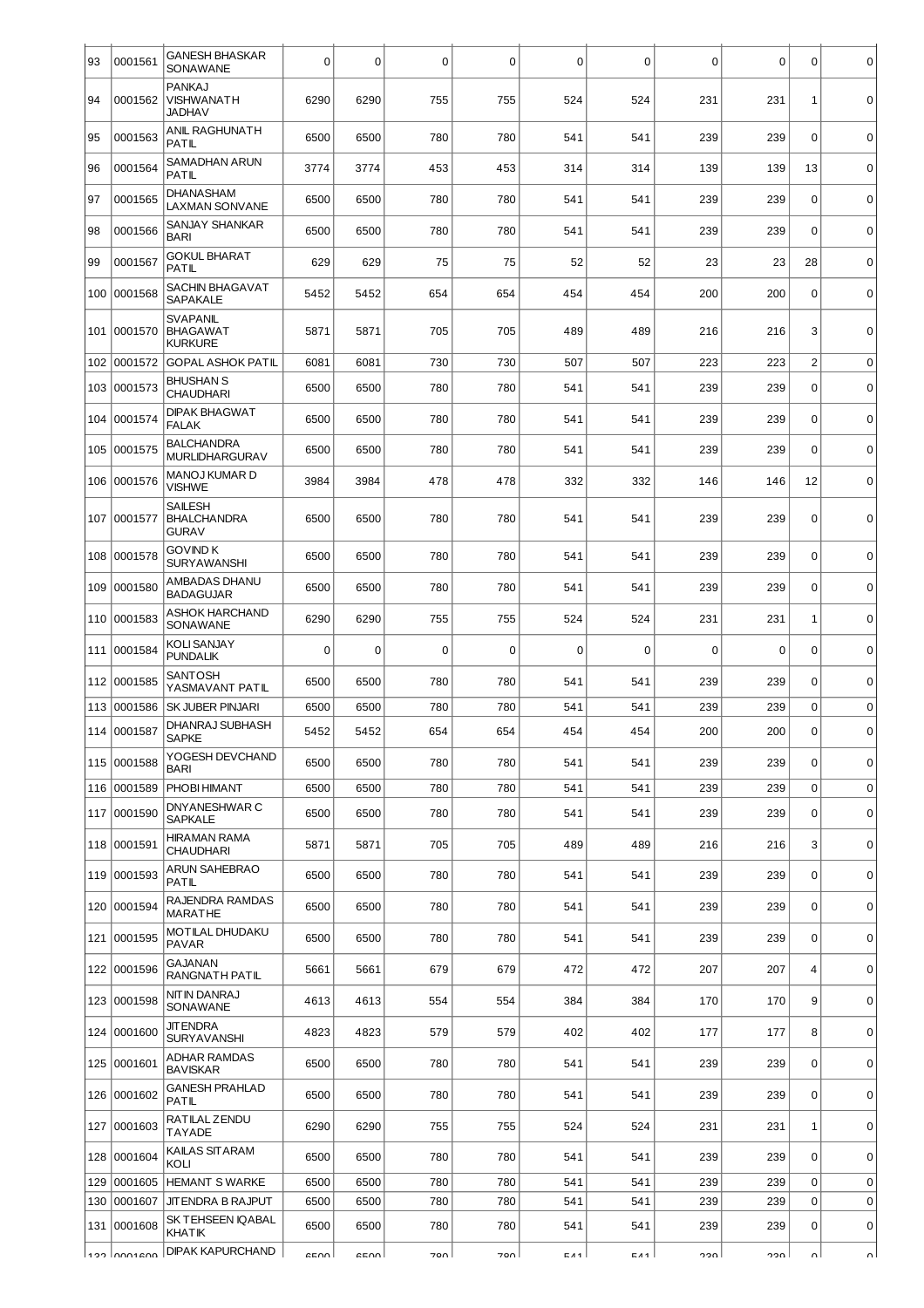|            | <b>T27 INNOTONA</b> | <b>SHARMA</b>                                        | UUCO      | UUCO                | 100       | 100      | 1+C         | 1 +C               | ∠ວຯ         | ∠ວນ<br>U |                | U                          |
|------------|---------------------|------------------------------------------------------|-----------|---------------------|-----------|----------|-------------|--------------------|-------------|----------|----------------|----------------------------|
| 133        | 0001610             | <b>NASHIRSHAH</b><br><b>KALUSHAH FAKIR</b>           | 2726      | 2726                | 327       | 327      | 227         | 227                | 100         | 100      | 18             | 0                          |
| 134        | 0001611             | RAJMAL RAMLAL<br><b>SHAHAPURE</b>                    | 6500      | 6500                | 780       | 780      | 541         | 541                | 239         | 239      | $\mathbf 0$    | $\mathbf 0$                |
| 135        | 0001613             | <b>JIT ENDRA PRAHLAD</b><br>SONAR                    | 6500      | 6500                | 780       | 780      | 541         | 541                | 239         | 239      | 0              | $\mathbf 0$                |
| 136        | 0001614             | <b>CHANDRAKANT</b><br><b>ASHOK PATIL</b>             | 6500      | 6500                | 780       | 780      | 541         | 541                | 239         | 239      | 0              | $\mathbf 0$                |
| 137        | 0001616             | KHALILUDDIN J<br><b>SHAIKH</b>                       | 6500      | 6500                | 780       | 780      | 541         | 541                | 239         | 239      | 0              | $\mathbf 0$                |
| 138        | 0001617             | <b>TULSHIRAM VISHNU</b><br><b>TAVDE</b>              | 6500      | 6500                | 780       | 780      | 541         | 541                | 239         | 239      | 0              | $\mathbf 0$                |
| 139        | 0001618             | <b>DIGAMBAR</b><br>PRABHAKAR BARI                    | 6500      | 6500                | 780       | 780      | 541         | 541                | 239         | 239      | 0              | $\mathbf 0$                |
| 140        | 0001619             | <b>HARISH ASHOK NALE</b>                             | 6500      | 6500                | 780       | 780      | 541         | 541                | 239         | 239      | $\mathbf 0$    | $\mathbf 0$                |
| 141        | 0001620             | SANJAY DEVIDAS<br><b>DHANGAR</b>                     | 6500      | 6500                | 780       | 780      | 541         | 541                | 239         | 239      | 0              | $\mathbf 0$                |
| 142        | 0001621             | <b>SUNIL PANDURANG</b><br>LAD                        | 6500      | 6500                | 780       | 780      | 541         | 541                | 239         | 239      | $\mathbf 0$    | 0                          |
| 143        | 0001622             | PRAMOD DEVIDAS<br><b>GHUGE</b>                       | 6500      | 6500                | 780       | 780      | 541         | 541                | 239         | 239      | 0              | $\mathbf 0$                |
| 144        | 0001624             | <b>KRISHNA DAMODAR</b><br><b>PATIL</b>               | 6500      | 6500                | 780       | 780      | 541         | 541                | 239         | 239      | 0              | $\mathbf 0$                |
| 145        | 0001627             | PRADEEP LAXMAN<br><b>PATIL</b>                       | 6500      | 6500                | 780       | 780      | 541         | 541                | 239         | 239      | $\mathbf 0$    | 0                          |
| 146        | 0001631             | <b>NITIN RAMLAL</b><br><b>BHAVSAR</b>                | 6500      | 6500                | 780       | 780      | 541         | 541                | 239         | 239      | 0              | $\mathbf 0$                |
| 147        | 0001632             | PI VAT ROVEL EM<br>PERUMAL                           | 5032      | 5032                | 604       | 604      | 419         | 419                | 185         | 185      | $\overline{7}$ | 0                          |
| 148        | 0001634             | SHIVAJI GIRDHAR<br><b>GHODESWAR</b>                  | 6500      | 6500                | 780       | 780      | 541         | 541                | 239         | 239      | 0              | $\mathbf 0$                |
| 149        | 0001635             | ARIF JAVID SHAIKH                                    | 5452      | 5452                | 654       | 654      | 454         | 454                | 200         | 200      | 5              | $\mathbf 0$                |
| 150        | 0001636             | <b>VISHAL VINOD</b><br><b>MAHAJAN</b>                | 2935      | 2935                | 352       | 352      | 244         | 244                | 108         | 108      | 17             | $\mathbf 0$                |
| 151        | 0001637             | <b>ANKUSH</b><br>RAGHUNATH KOLI                      | 6500      | 6500                | 780       | 780      | 541         | 541                | 239         | 239      | $\mathbf 0$    | $\mathbf 0$                |
| 152        | 0001638             | <b>GANESH J</b><br>NANNAWARE                         | 6500      | 6500                | 780       | 780      | 541         | 541                | 239         | 239      | $\mathbf 0$    | $\mathbf 0$                |
| 153        | 0001639             | <b>CHANDRABHAN</b><br><b>DEORAM KOLI</b>             | 4403      | 4403                | 528       | 528      | 367         | 367                | 161         | 161      | 10             | $\mathbf 0$                |
| 154        | 0001642             | <b>VILAS D KOLI</b>                                  | 6500      | 6500                | 780       | 780      | 541         | 541                | 239         | 239      | 0              | $\mathbf 0$                |
| 155        | 0001644             | ANIL LAXMAN KOLI                                     | 6500      | 6500                | 780       | 780      | 541         | 541                | 239         | 239      | 0              | $\mathbf 0$                |
|            | 156 0001645         | SANTOSH ARJUN<br>KOLI                                | 6290      | 6290                | 755       | 755      | 524         | 524                | 231         | 231      | 1              | 0                          |
| 157        | 0001646             | <b>DEVIDAS GAEDA</b><br>SONVANE                      | 6500      | 6500                | 780       | 780      | 541         | 541                | 239         | 239      | 0              | $\mathbf 0$                |
| 158        | 0001648             | DILIP KUMAR                                          | 5032      | 5032                | 604       | 604      | 419         | 419                | 185         | 185      | $\overline{7}$ | $\mathbf 0$                |
| 159<br>160 | 0001656<br>0001659  | <b>MOHD ASRAF</b><br>MOHD. RIZWAN                    | 0<br>2097 | $\mathbf 0$<br>2097 | 0<br>252  | 0<br>252 | 0<br>175    | $\mathbf 0$<br>175 | 0<br>77     | 0<br>77  | 31<br>21       | $\mathbf 0$<br>$\mathbf 0$ |
| 161        | 0001667             | <b>MOHD AABID</b>                                    | 6500      | 6500                | 780       | 780      | 541         | 541                | 239         | 239      | $\mathbf 0$    | $\mathbf 0$                |
| 162        | 0001668             | <b>VIJAY SHRIRAM</b><br>VARDE                        | 6500      | 6500                | 780       | 780      | 541         | 541                | 239         | 239      | $\Omega$       | 0                          |
| 163        | 0001670             | SANJAY KUMAR                                         | 0         | $\mathbf 0$         | $\pmb{0}$ | 0        | $\mathbf 0$ | $\mathbf 0$        | $\mathbf 0$ | 0        | 31             | $\mathbf 0$                |
| 164        | 0001673             | <b>RAVINDRA</b><br><b>MORESHWAR</b><br><b>BORASE</b> | 0         | 0                   | 0         | 0        | $\mathbf 0$ | $\mathbf 0$        | 0           | 0        | 31             | $\mathbf 0$                |
|            | 165 0001675         | MOHD NAZIM AB<br>LATEF                               | 6500      | 6500                | 780       | 780      | 541         | 541                | 239         | 239      | $\mathbf 0$    | 0                          |
|            | 166 0001678         | <b>GANESH VISHANU</b><br><b>CHAUDHARY</b>            | 6500      | 6500                | 780       | 780      | 541         | 541                | 239         | 239      | 0              | $\mathbf 0$                |
| 167        | 0001679             | SHAMADHAN<br><b>KHAWALE</b>                          | 0         | 0                   | 0         | 0        | $\mathbf 0$ | 0                  | 0           | 0        | 0              | $\mathbf 0$                |
|            | 168 0001680         | AVINASH TUKARAM<br>SONVANE                           | 6500      | 6500                | 780       | 780      | 541         | 541                | 239         | 239      | $\mathbf 0$    | $\mathbf 0$                |
|            | 169 0001681         | RAJENDRA S<br>SONAWANE                               | 6500      | 6500                | 780       | 780      | 541         | 541                | 239         | 239      | 0              | 0                          |
| 170        | 0001682             | SURESH VITHTHAL<br><b>BARI</b>                       | 6500      | 6500                | 780       | 780      | 541         | 541                | 239         | 239      | $\Omega$       | $\mathbf 0$                |
| 171        | 0001683             | G. NARAYAN                                           | 0         | $\mathbf 0$         | 0         | 0        | $\mathbf 0$ | $\mathbf 0$        | 0           | 0        | 31             | $\mathbf 0$                |
| 172        | 0001684             | ANANDA BHAGWAN<br>PATIL                              | 6500      | 6500                | 780       | 780      | 541         | 541                | 239         | 239      | $\Omega$       | $\mathbf 0$                |
| 173        | 0001685             | SURESH DILIP KOLI                                    | 6500      | 6500                | 780       | 780      | 541         | 541                | 239         | 239      | 0              | $\mathbf 0$                |
| 174        | 0001686             | DYANESHWAR TADE                                      | 6500      | 6500                | 780       | 780      | 541         | 541                | 239         | 239      | 0              | $\mathbf 0$                |
|            | 175 0001687         | <b>ICHCHHARAM</b><br><b>VITHTHAL BARI</b>            | 6500      | 6500                | 780       | 780      | 541         | 541                | 239         | 239      | 0              | 0                          |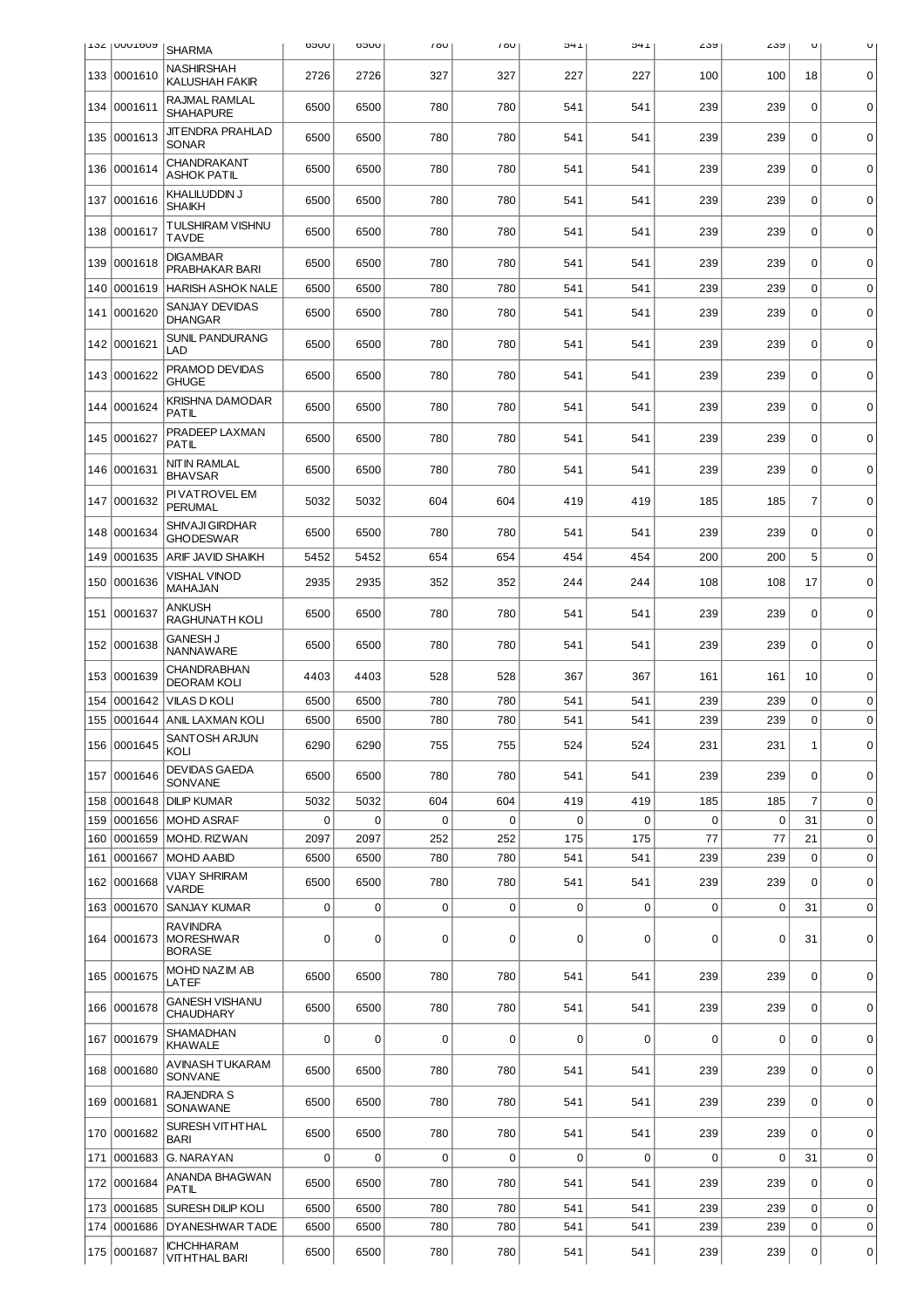| 176        | 0001688            | SAMADHAN SUMPDH<br><b>BUGALE</b>             | 6290         | 6290         | 755         | 755         | 524         | 524         | 231         | 231            | 1              | 0                          |
|------------|--------------------|----------------------------------------------|--------------|--------------|-------------|-------------|-------------|-------------|-------------|----------------|----------------|----------------------------|
| 177        | 0001689            | UVRAJ PRAKASH                                | 5032         | 5032         | 604         | 604         | 419         | 419         | 185         | 185            | $\overline{7}$ | 0                          |
| 178        | 0001690            | KOLI<br>RATILAL G SUKHADE                    | 6500         | 6500         | 780         | 780         | 541         | 541         | 239         | 239            | 0              | 0                          |
| 179        | 0001691            | <b>KAILAS BORSE</b>                          | 5242         | 5242         | 629         | 629         | 437         | 437         | 192         | 192            | 6              | 0                          |
| 180        | 0001692            | MR.BADRINATH                                 | 6500         | 6500         | 780         | 780         | 541         | 541         | 239         | 239            | $\Omega$       | $\mathbf 0$                |
| 181        | 0001693            | <b>BHIKA BADGUJAR</b>                        | 6500         | 6500         | 780         | 780         | 541         | 541         | 239         | 239            | 0              | $\mathbf 0$                |
| 182        | 0001694            | <b>SACHIN LOKHANDE</b>                       | 6500         | 6500         | 780         | 780         | 541         | 541         | 239         | 239            | 0              | $\mathbf 0$                |
| 183        | 0001695            | PRASHANT JOSHI                               | 6500         | 6500         | 780         | 780         | 541         | 541         | 239         | 239            | 0              | $\mathbf 0$                |
| 184        | 0001697            | RAVINDRA CHAVAN                              | 5871         | 5871         | 705         | 705         | 489         | 489         | 216         | 216            | 3              | $\mathbf 0$                |
| 185        | 0001698            | <b>GANESH GAUT AM</b><br><b>SURWADE</b>      | 4823         | 4823         | 579         | 579         | 402         | 402         | 177         | 177            | 8              | $\Omega$                   |
| 186        | 0001700            | <b>MACHINDER</b><br>RAMCHANDRA KOLI          | 6500         | 6500         | 780         | 780         | 541         | 541         | 239         | 239            | $\mathbf 0$    | $\mathbf 0$                |
| 187        | 0001701            | <b>VIJAY CHAUDHARI</b>                       | 6290         | 6290         | 755         | 755         | 524         | 524         | 231         | 231            | $\mathbf 1$    | $\mathbf 0$                |
| 188        | 0001702            | <b>SANTOSH THAKUR</b>                        | 6500         | 6500         | 780         | 780         | 541         | 541         | 239         | 239            | 0              | $\mathbf 0$                |
| 189        | 0001703            | <b>KIRAN PATIL</b>                           | 6500         | 6500         | 780         | 780         | 541         | 541         | 239         | 239            | $\pmb{0}$      | $\mathbf 0$                |
| 190        | 0001704            | <b>RAJU TOPPO</b>                            | 5452         | 5452         | 654         | 654         | 454         | 454         | 200         | 200            | 5              | $\mathbf 0$                |
| 191        | 0001705            | <b>DALBIR SINGH</b>                          | 6290         | 6290         | 755         | 755         | 524         | 524         | 231         | 231            | $\mathbf 1$    | $\mathbf 0$                |
| 192        | 0001706            | RAMKRISHNA<br><b>SHRIRAM CHAUDH</b>          | 6500         | 6500         | 780         | 780         | 541         | 541         | 239         | 239            | $\mathbf 0$    | $\mathbf 0$                |
| 193        | 0001707            | ANIL BABURAV<br>CHAUDHARI                    | 6500         | 6500         | 780         | 780         | 541         | 541         | 239         | 239            | $\mathbf 0$    | $\mathbf 0$                |
| 194        | 0001710            | PRAYAG KAPOTA                                | 6500         | 6500         | 780         | 780         | 541         | 541         | 239         | 239            | $\mathbf 0$    | $\mathbf 0$                |
| 195        | 0001712            | <b>PRAKASH</b>                               | 0            | $\mathbf 0$  | $\mathbf 0$ | $\mathbf 0$ | $\mathbf 0$ | $\mathbf 0$ | $\mathbf 0$ | 0              | $\mathbf 0$    | $\mathbf 0$                |
| 196        | 0001715            | <b>DHARMENDER</b><br><b>KUMAR</b>            | 2773         | 2773         | 333         | 333         | 231         | 231         | 102         | 102            | 16             | 0                          |
| 197<br>198 | 0001716<br>0001719 | <b>GANGADHAR GOPE</b><br>JAY TANAKU          | 4807<br>6500 | 4807<br>6500 | 577<br>780  | 577<br>780  | 400<br>541  | 400<br>541  | 177<br>239  | 177<br>239     | 5<br>$\Omega$  | $\mathbf 0$<br>$\mathbf 0$ |
|            |                    | <b>CHAUDHARI</b>                             |              |              | 377         | 377         | 262         |             |             | 115            | 16             | $\mathbf 0$                |
| 199<br>200 | 0001722<br>0001724 | RAVINDER PAL SINGH<br><b>BABLU KACHCHHAP</b> | 3145<br>4067 | 3145<br>4067 | 488         | 488         | 339         | 262<br>339  | 115<br>149  | 149            | 9              | $\mathbf 0$                |
| 201        | 0001725            | <b>KAILASH DAS</b>                           | 4992         | 4992         | 599         | 599         | 416         | 416         | 183         | 183            | $\overline{4}$ | $\mathbf 0$                |
| 202        | 0001728            | K RAMU                                       | 2097         | 2097         | 252         | 252         | 175         | 175         | 77          | 77             | 21             | $\mathbf 0$                |
| 203        | 0001734            | ARJUN LAXMAN KOLI                            | 5871         | 5871         | 705         | 705         | 489         | 489         | 216         | 216            | 3              | $\mathbf 0$                |
| 204        | 0001737            | <b>MD TANVEER ALAM</b>                       | 4067         | 4067         | 488         | 488         | 339         | 339         | 149         | 149            | 9              | $\mathbf 0$                |
| 205        | 0001740            | <b>RAVINDRA</b><br><b>PRALHADRAO</b>         | 6500         | 6500         | 780         | 780         | 541         | 541         | 239         | 239            | 0              | 0                          |
|            |                    | KATKA<br>206 0001741 ARUN SINGH              | 0            | 0            | 0           | 0           | 0           | $\mathbf 0$ | 0           | $\overline{0}$ | 31             | 0                          |
| 207        | 0001743            | VILAS UTTAM<br><b>JADHAV</b>                 | 6290         | 6290         | 755         | 755         | 524         | 524         | 231         | 231            | 1              | $\mathbf 0$                |
| 208        | 0001744            | ANIL KUMAR<br><b>PASWAN</b>                  | 5032         | 5032         | 604         | 604         | 419         | 419         | 185         | 185            | 7              | $\mathbf 0$                |
| 209        | 0001748            | <b>MOHD NASIRUDDIN</b>                       | 0            | 0            | $\mathbf 0$ | 0           | 0           | $\mathbf 0$ | $\mathbf 0$ | 0              | $\mathbf 0$    | $\mathbf 0$                |
| 210        | 0001750            | <b>SHRIKANT SAH</b>                          | 1677         | 1677         | 201         | 201         | 140         | 140         | 61          | 61             | 23             | $\mathbf 0$                |
| 211        | 0001751            | SARWAN KUMAR<br><b>PASWAN</b>                | 3697         | 3697         | 444         | 444         | 308         | 308         | 136         | 136            | 11             | $\mathbf 0$                |
|            | 212 0001753        | <b>HEMANT RAMESH</b><br>TAMBAT               | 6500         | 6500         | 780         | 780         | 541         | 541         | 239         | 239            | $\Omega$       | $\mathbf 0$                |
| 213        | 0001754            | <b>RAJESH KUMAR</b>                          | 0            | 0            | $\mathbf 0$ | $\mathbf 0$ | 0           | $\mathbf 0$ | $\mathbf 0$ | $\mathbf 0$    | $\mathbf 0$    | $\mathbf 0$                |
| 214        | 0001756            | <b>SHANKAR SINGH</b>                         | 2588         | 2588         | 311         | 311         | 216         | 216         | 95          | 95             | 17             | $\mathbf 0$                |
| 215        | 0001757            | <b>BORNARE GIRISH</b><br>DATTATRAY           | 6500         | 6500         | 780         | 780         | 541         | 541         | 239         | 239            | 0              | 0                          |
| 216        | 0001758            | PRADEEP PRAKASH<br>PATIL                     | 0            | 0            | $\Omega$    | $\Omega$    | 0           | 0           | 0           | 0              | 31             | $\mathbf 0$                |
| 217        | 0001759            | <b>DEVENDRA</b>                              | 3697         | 3697         | 444         | 444         | 308         | 308         | 136         | 136            | 11             | $\mathbf 0$                |
| 218        | 0001760            | DINKAR KUMAR SEN                             | 6081         | 6081         | 730         | 730         | 507         | 507         | 223         | 223            | $\overline{c}$ | 0                          |
| 219        |                    | 0001761 SHAMBHU SINGH                        | 6500         | 6500         | 780         | 780         | 541         | 541         | 239         | 239            | $\mathbf 0$    | $\mathbf 0$                |
| 220        | 0001762            | ANIL                                         | 6081         | 6081         | 730         | 730         | 507         | 507         | 223         | 223            | $\overline{c}$ | $\mathbf 0$                |
| 221        |                    | 0001763 ASHOK PASWAN                         | 6081         | 6081         | 730         | 730         | 507         | 507         | 223         | 223            | $\overline{c}$ | $\mathbf 0$                |
| 222        | 0001764            | CHANDGI RAM                                  | 6500         | 6500         | 780         | 780         | 541         | 541         | 239         | 239            | $\mathbf 0$    | $\mathbf 0$                |
| 223        |                    | 0001765 CHHOTU KUMAR                         | 6081         | 6081         | 730         | 730         | 507         | 507         | 223         | 223            | $\overline{c}$ | $\mathbf 0$                |
| 224        | 0001767            | KANHAIYA KUMAR                               | 5361         | 5361         | 643         | 643         | 447         | 447         | 196         | 196            | $\overline{c}$ | $\mathbf 0$                |
| 225        | 0001768            | KAPIL                                        | 6081         | 6081         | 730         | 730         | 507         | 507         | 223         | 223            | $\overline{c}$ | $\mathbf 0$                |
| 226        |                    | 0001769   MAHESH CHAND                       | 6081         | 6081         | 730         | 730         | 507         | 507         | 223         | 223            | $\overline{c}$ | $\mathbf 0$                |
| 227        | 0001770            | <b>MD SALAHDDIN</b><br>ANSARI                | 5361         | 5361         | 643         | 643         | 447         | 447         | 196         | 196            | $\overline{c}$ | $\mathbf 0$                |
| 228        | 0001771            | <b>NARAYAN</b>                               | 5361         | 5361         | 643         | 643         | 447         | 447         | 196         | 196            | 2              | $\mathbf 0$                |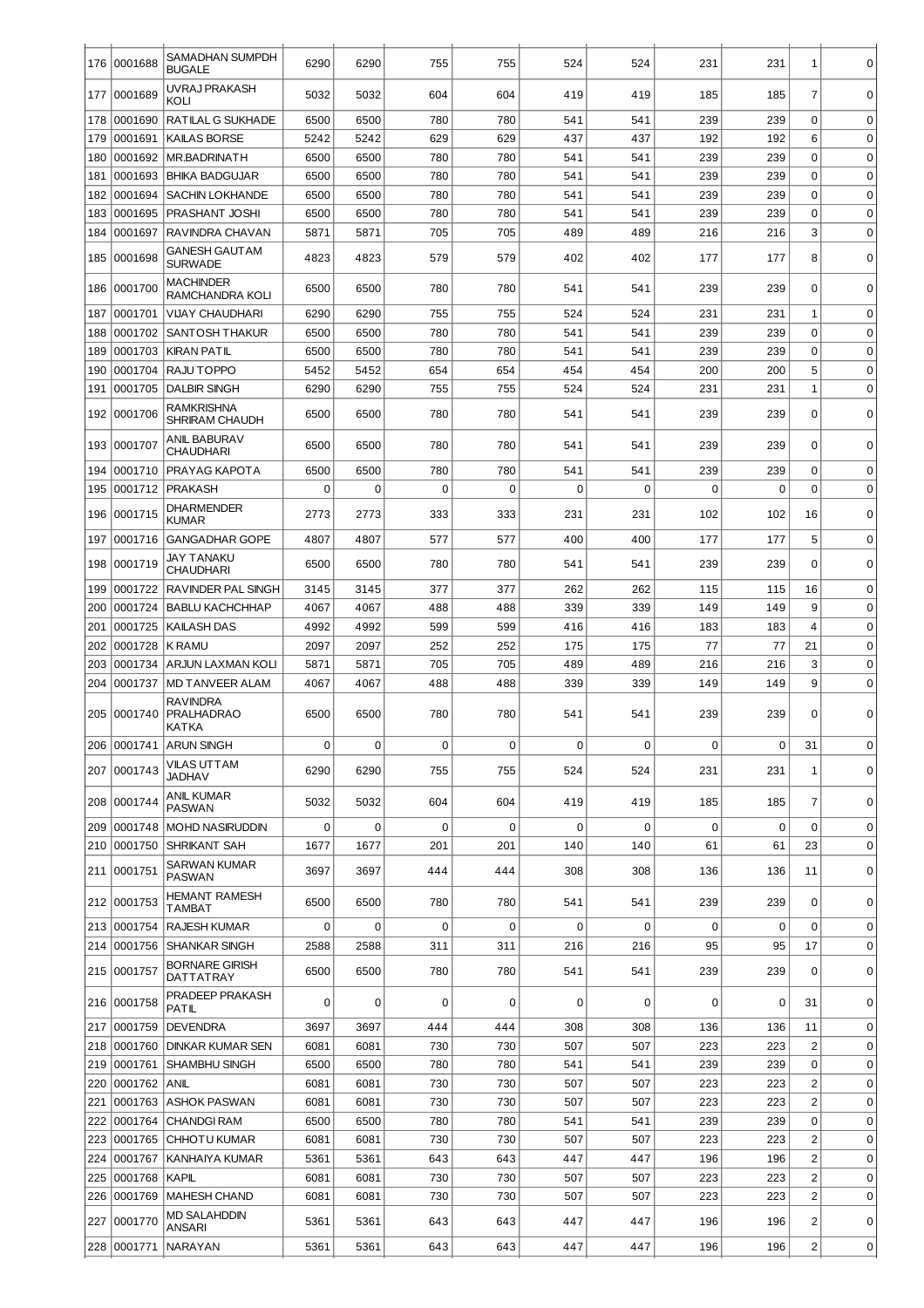|            |                    | 229 0001772 PAPPU KUMAR                       | 0            | 0            | 0                  | $\pmb{0}$          | 0          | 0                  | 0           | 0           | 31                                        | 0                          |
|------------|--------------------|-----------------------------------------------|--------------|--------------|--------------------|--------------------|------------|--------------------|-------------|-------------|-------------------------------------------|----------------------------|
| 230        | 0001773            | <b>RAMESH KUMAR</b>                           | 6081         | 6081         | 730                | 730                | 507        | 507                | 223         | 223         | $\overline{2}$                            | $\mathbf 0$                |
| 231        | 0001774            | SATYA NARAIN                                  | 6081         | 6081         | 730                | 730                | 507        | 507                | 223         | 223         | 2                                         | 0                          |
|            |                    | SINGH                                         |              |              |                    |                    |            |                    |             |             |                                           |                            |
| 232        | 0001775            | <b>SHIV KUMAR</b>                             | 5361         | 5361         | 643                | 643                | 447        | 447                | 196         | 196         | $\overline{2}$                            | 0                          |
| 233        | 0001776            | <b>SURESH KUMAR</b>                           | 6500         | 6500         | 780                | 780                | 541        | 541                | 239         | 239         | 0                                         | 0                          |
| 234        | 0001777            | <b>SURESH KUMAR</b>                           | 5361         | 5361         | 643                | 643                | 447        | 447                | 196         | 196         | $\overline{c}$                            | 0                          |
| 235        | 0001778            | <b>MOOL CHAND</b>                             | 5361         | 5361         | 643                | 643                | 447        | 447                | 196         | 196         | $\overline{c}$                            | 0                          |
| 236        | 0001779            | <b>KAILASH SINGH</b>                          | 6081         | 6081         | 730                | 730                | 507        | 507                | 223         | 223         | $\overline{2}$                            | 0                          |
| 237        | 0001780            | <b>RAMAN KUMAR</b><br><b>UDAY KUMAR SINGH</b> | 5361         | 5361<br>6081 | 643<br>730         | 643<br>730         | 447        | 447                | 196<br>223  | 196         | $\overline{\mathbf{c}}$<br>$\overline{2}$ | 0<br>0                     |
| 238        | 0001781            | VIRENDER KUMAR                                | 6081         |              |                    |                    | 507        | 507                |             | 223         |                                           |                            |
| 239        | 0001782            | PAL                                           | 0            | 0            | 0                  | 0                  | 0          | 0                  | 0           | $\mathbf 0$ | 31                                        | $\Omega$                   |
| 240        | 0001783            | YOGESH KUMAR                                  | 6081         | 6081         | 730                | 730                | 507        | 507                | 223         | 223         | $\overline{2}$                            | 0                          |
| 241        | 0001784            | <b>HIRA</b>                                   | 2935         | 2935         | 352                | 352                | 244        | 244                | 108         | 108         | 17                                        | 0                          |
| 242        | 0001785            | <b>ANANDI SINGH</b>                           | 6500         | 6500         | 780                | 780                | 541        | 541                | 239         | 239         | 0                                         | 0                          |
| 243        | 0001786            | <b>OM PARKASH</b>                             | 5361         | 5361         | 643                | 643                | 447        | 447                | 196         | 196         | $\overline{2}$                            | $\mathbf 0$                |
| 244        | 0001787            | <b>BHERO</b>                                  | 5361         | 5361         | 643                | 643                | 447        | 447                | 196         | 196         | $\overline{2}$                            | 0                          |
| 245        | 0001788            | <b>RAJPAL</b>                                 | 6081         | 6081         | 730                | 730                | 507        | 507                | 223         | 223         | $\overline{2}$                            | 0                          |
| 246        | 0001789            | <b>LAXMAN SINGH</b>                           | 5361         | 5361         | 643                | 643                | 447        | 447                | 196         | 196         | $\overline{2}$                            | $\mathbf 0$                |
| 247        | 0001790            | <b>NARAYAN SINGH</b>                          | 6081         | 6081         | 730                | 730                | 507        | 507                | 223         | 223         | $\overline{2}$                            | $\mathbf 0$                |
| 248        | 0001791            | KANHAIYA KUMAR                                | 0            | $\mathbf 0$  | $\mathbf 0$        | $\mathbf 0$        | 0          | 0                  | $\mathbf 0$ | $\mathbf 0$ | 31                                        | $\mathbf 0$                |
| 249        | 0001792            | <b>BHOLA KHAN</b>                             | 5361         | 5361         | 643                | 643                | 447        | 447                | 196         | 196         | $\overline{2}$                            | $\mathbf 0$                |
| 250        | 0001793            | PAWAN KUMAR                                   | 5361         | 5361         | 643                | 643                | 447        | 447                | 196         | 196         | $\overline{2}$                            | $\mathbf 0$                |
| 251        | 0001794            | <b>DEEPAK KUMAR</b>                           | 6081         | 6081         | 730                | 730                | 507        | 507                | 223         | 223         | $\overline{c}$                            | $\mathbf 0$                |
| 252        | 0001795            | PAWAN KUMAR                                   | 6081         | 6081         | 730                | 730                | 507        | 507                | 223         | 223         | $\overline{2}$                            | $\mathbf 0$                |
| 253        | 0001796            | <b>SUDHIR</b>                                 | 5361         | 5361         | 643                | 643                | 447        | 447                | 196         | 196         | $\overline{2}$                            | $\mathbf 0$                |
| 254        | 0001797            | <b>ABDUL RASHID</b>                           | 6500         | 6500         | 780                | 780                | 541        | 541                | 239         | 239         | $\mathbf 0$                               | $\mathbf 0$                |
| 255        | 0001798            | <b>ARJUN PARSAD</b>                           | 6081         | 6081         | 730                | 730                | 507        | 507                | 223         | 223         | $\overline{\mathbf{c}}$                   | $\mathbf 0$                |
| 256        | 0001799            | <b>UMESH MANJHI</b>                           | 6081         | 6081         | 730                | 730                | 507        | 507                | 223         | 223         | $\overline{c}$                            | $\mathbf 0$                |
| 257        | 0001800            | YOGENDER KUMAR<br><b>SINGH</b>                | 6500         | 6500         | 780                | 780                | 541        | 541                | 239         | 239         | $\mathbf 0$                               | $\mathbf 0$                |
| 258        | 0001801            | <b>MUKESH SINGH</b>                           | 6081         | 6081         | 730                | 730                | 507        | 507                | 223         | 223         | $\overline{2}$                            | 0                          |
| 259        | 0001802            | SANJAY YADAV                                  | 5361         | 5361         | 643                | 643                | 447        | 447                | 196         | 196         | $\overline{2}$                            | 0                          |
| 260        | 0001803            | <b>BABLU</b>                                  | 5361         | 5361         | 643                | 643                | 447        | 447                | 196         | 196         | $\overline{\mathbf{c}}$                   | 0                          |
| 261        | 0001804            | <b>YOGENDER</b>                               | 5361         | 5361         | 643                | 643                | 447        | 447                | 196         | 196         | $\overline{\mathbf{c}}$                   | $\mathbf 0$                |
| 262        | 0001805            | <b>SHANKAR SINGH</b>                          | 6081         | 6081         | 730                | 730                | 507        | 507                | 223         | 223         | $\overline{\mathbf{c}}$                   | $\pmb{0}$                  |
| 263        | 0001806            | <b>DILIP SINGH</b>                            | 6081         | 6081         | 730                | 730                | 507        | 507                | 223         | 223         | $\overline{2}$                            | 0                          |
|            |                    | 264 0001807 ASHOK KUMAR                       | 5361         | 5361         | 643                | 643                | 447        | 447                | 196         | 196         | 2                                         | 0                          |
| 265        | 0001808            | <b>GOVIND</b>                                 | 6081         | 6081         | 730                | 730                | 507        | 507                | 223         | 223         | $\overline{c}$                            | $\mathbf 0$                |
| 266        | 0001809            | <b>SENTU MANDAL</b>                           | 0            | 0            | $\mathbf 0$        | $\mathbf 0$        | 0          | $\mathbf 0$        | 0           | $\mathbf 0$ | 31                                        | $\mathbf 0$                |
| 267        | 0001810            | ANIL                                          | 6081         | 6081         | 730                | 730                | 507        | 507                | 223         | 223         | $\overline{\mathbf{c}}$                   | $\mathbf 0$                |
| 268        | 0001811            | <b>BIJENDER</b>                               | 5361         | 5361         | 643                | 643                | 447        | 447                | 196         | 196         | $\overline{\mathbf{c}}$                   | $\mathbf 0$                |
| 269        | 0001812            | <b>PARDEEP KUMAR</b>                          | 6081         | 6081         | 730                | 730                | 507        | 507                | 223         | 223         | $\overline{\mathbf{c}}$                   | $\mathbf 0$                |
| 270        | 0001813<br>0001814 | <b>GAUTAM KUMAR</b><br><b>VINOD</b>           | 6081<br>5361 | 6081<br>5361 | 730<br>643         | 730<br>643         | 507<br>447 | 507<br>447         | 223<br>196  | 223<br>196  | $\overline{\mathbf{c}}$<br>$\overline{c}$ | 0<br>0                     |
| 271        |                    | OM PRAKASH                                    |              |              |                    |                    |            |                    |             |             |                                           |                            |
|            | 272 0001816        | PADARIA                                       | 5361         | 5361         | 643                | 643                | 447        | 447                | 196         | 196         | $\overline{c}$                            | $\mathbf 0$                |
|            | 273 0001817        | CHANDRASHEKHAR<br>KU. SEN                     | 5361         | 5361         | 643                | 643                | 447        | 447                | 196         | 196         | 2                                         | 0                          |
| 274        | 0001818            | ANGAD YADAV                                   | 6500         | 6500         | 780                | 780                | 541        | 541                | 239         | 239         | 0                                         | 0                          |
| 275        | 0001819            | <b>RAMBIR</b>                                 | 5361         | 5361         | 643                | 643                | 447        | 447                | 196         | 196         | $\overline{c}$                            | $\mathbf 0$                |
| 276        | 0001821            | <b>RAJESH</b>                                 | 5361         | 5361         | 643                | 643                | 447        | 447                | 196         | 196         | $\overline{c}$                            | $\mathbf 0$                |
| 277        | 0001822            | SATENDRA SINGH                                | 5361         | 5361         | 643                | 643                | 447        | 447                | 196         | 196         | $\overline{c}$                            | $\mathbf 0$                |
| 278        | 0001823            | SUSHIL KANT JHA                               | 0            | 0            | $\mathbf 0$        | $\mathbf 0$        | 0          | 0                  | 0           | 0           | 31                                        | $\mathbf 0$                |
| 279        | 0001824            | <b>JASWANT</b>                                | 5361         | 5361         | 643                | 643                | 447        | 447                | 196         | 196         | $\overline{2}$                            | $\mathbf 0$                |
| 280        | 0001825            | <b>RAMESH THAKUR</b>                          | 3145         | 3145         | 377<br>$\mathbf 0$ | 377<br>$\mathbf 0$ | 262        | 262<br>$\mathbf 0$ | 115<br>0    | 115         | 16                                        | $\mathbf 0$                |
| 281        | 0001826<br>0001827 | <b>PAPPU KUMAR RAI</b>                        | 0            | 0            | 730                | 730                | 0          |                    | 223         | $\mathbf 0$ | 31<br>$\overline{2}$                      | $\mathbf 0$<br>$\mathbf 0$ |
| 282<br>283 | 0001828            | PINTU SINGH<br>RADHEY SHYAM                   | 6081<br>5361 | 6081<br>5361 | 643                | 643                | 507<br>447 | 507<br>447         | 196         | 223<br>196  | $\overline{c}$                            | $\mathbf 0$                |
| 284        | 0001829            | <b>SARWAN KUMAR</b>                           | 5361         | 5361         | 643                | 643                | 447        | 447                | 196         | 196         | $\overline{\mathbf{c}}$                   | $\mathbf 0$                |
| 285        | 0001830            | <b>RAM KUMAR</b>                              | 6081         | 6081         | 730                | 730                | 507        | 507                | 223         | 223         | $\overline{\mathbf{c}}$                   | $\mathbf 0$                |
| 286        | 0001831            | PANCHU MANDAL                                 | 5361         | 5361         | 643                | 643                | 447        | 447                | 196         | 196         | $\overline{\mathbf{c}}$                   | $\mathbf 0$                |
| 287        | 0001832            | <b>GUDDU SINGH</b>                            | 6081         | 6081         | 730                | 730                | 507        | 507                | 223         | 223         | $\overline{\mathbf{c}}$                   | $\mathbf 0$                |
| 288        | 0001833            | KAILASH SHARMA                                | 5361         | 5361         | 643                | 643                | 447        | 447                | 196         | 196         | $\overline{\mathbf{c}}$                   | $\mathbf 0$                |
| 289        | 0001834            | RAJAN KUMAR                                   | 5361         | 5361         | 643                | 643                | 447        | 447                | 196         | 196         | 2                                         | 0                          |
|            |                    | 290 0001835 KIRPAL SINGH                      | 6081         | 6081         | 730                | 730                | 507        | 507                | 223         | 223         | $\overline{c}$                            | 0                          |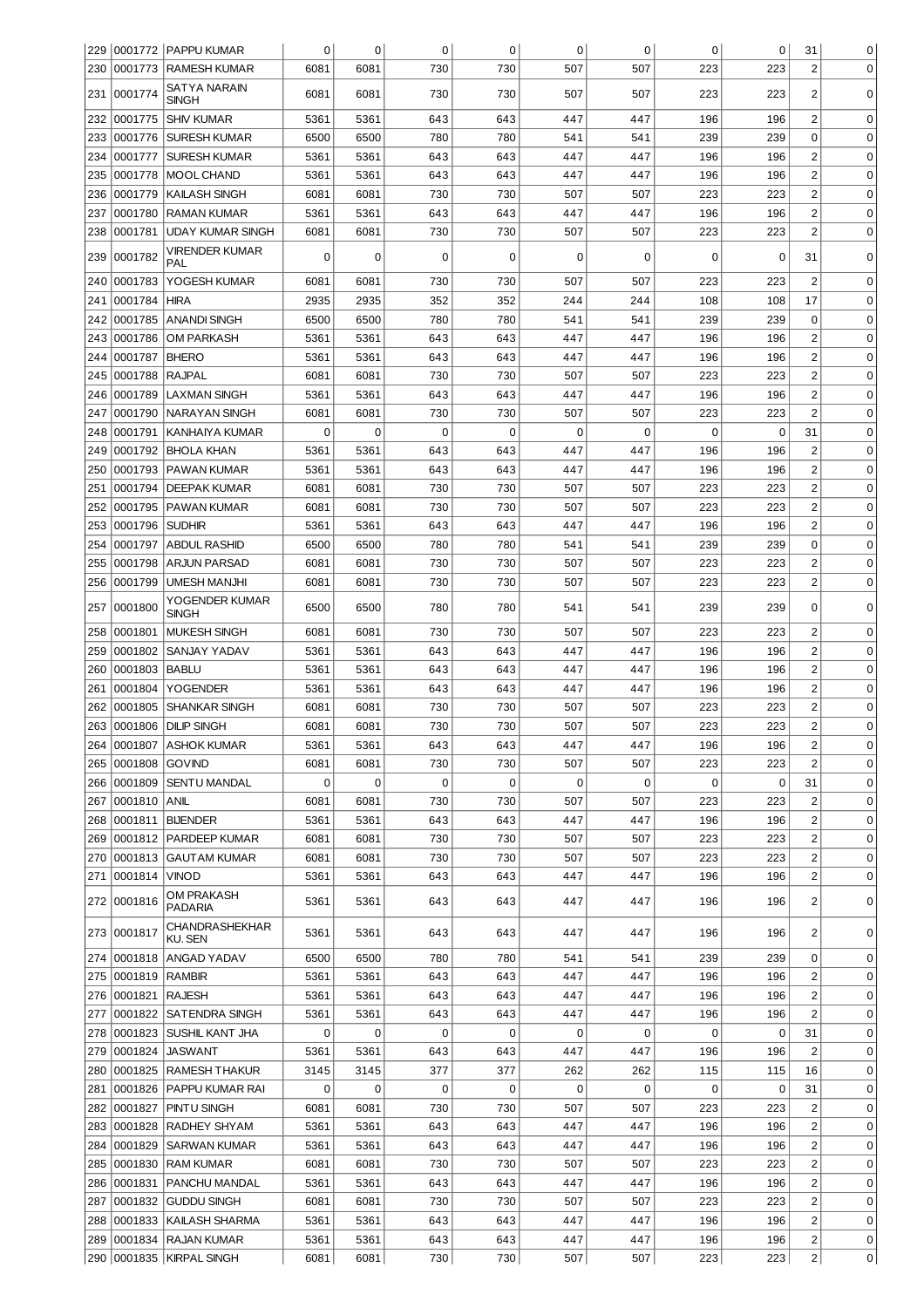| 291        | 0001836            | <b>BALMAKUND</b>                           | 6081         | 6081         | 730         | 730        | 507         | 507         | 223         | 223        | $\overline{c}$      | 0                          |
|------------|--------------------|--------------------------------------------|--------------|--------------|-------------|------------|-------------|-------------|-------------|------------|---------------------|----------------------------|
| 292<br>293 | 0001837<br>0001838 | <b>RAM SINGH</b><br><b>VIJAY PRAKASH</b>   | 5361<br>6290 | 5361<br>6290 | 643<br>755  | 643<br>755 | 447<br>524  | 447<br>524  | 196<br>231  | 196<br>231 | $\overline{c}$<br>1 | 0<br>$\Omega$              |
| 294        | 0001839            | <b>PATIL</b><br><b>BHUPENDER</b>           | 5361         | 5361         | 643         | 643        | 447         | 447         | 196         | 196        | $\overline{c}$      | $\mathbf 0$                |
| 295        | 0001841            | <b>VIJAY TIU</b>                           | 4992         | 4992         | 599         | 599        | 416         | 416         | 183         | 183        | 4                   | $\mathbf 0$                |
| 296        | 0001842            | <b>SITARAM SINGH</b>                       | 6081         | 6081         | 730         | 730        | 507         | 507         | 223         | 223        | $\overline{c}$      | $\mathbf 0$                |
|            |                    |                                            |              |              |             |            |             |             |             |            |                     |                            |
| 297        | 0001843            | <b>REMENDRA</b>                            | 6081         | 6081         | 730         | 730        | 507         | 507         | 223         | 223        | $\overline{c}$      | $\mathbf 0$                |
| 298        | 0001844            | <b>GOPAL SONU MALI</b>                     | 5452         | 5452         | 654         | 654        | 454         | 454         | 200         | 200        | 5                   | $\mathbf 0$                |
| 299        |                    | 0001845   SHASHANK SHEKHAR                 | 5361         | 5361         | 643         | 643        | 447         | 447         | 196         | 196        | $\overline{c}$      | 0                          |
| 300        | 0001846            | <b>JIT ENDRA PRASAD</b><br><b>GUPTA</b>    | 5361         | 5361         | 643         | 643        | 447         | 447         | 196         | 196        | $\overline{c}$      | $\mathbf 0$                |
| 301        | 0001847            | <b>SHYAM SUNDER</b>                        | 6081         | 6081         | 730         | 730        | 507         | 507         | 223         | 223        | $\overline{c}$      | $\mathbf 0$                |
| 302        | 0001848            | <b>MANOJ SINGH</b>                         | $\mathbf 0$  | $\mathbf 0$  | $\mathbf 0$ | 0          | 0           | $\mathbf 0$ | $\mathbf 0$ | 0          | 31                  | $\mathbf 0$                |
| 303        | 0001849            | PAWAN MANDAL                               | $\mathbf 0$  | $\mathbf 0$  | $\mathbf 0$ | 0          | 0           | $\mathbf 0$ | $\Omega$    | 0          | 31                  | $\mathbf 0$                |
| 304        | 0001850            | <b>BHAGWAN GAJBHIYE</b>                    | 5871         | 5871         | 705         | 705        | 489         | 489         | 216         | 216        | 3                   | 0                          |
| 305        | 0001851            | <b>SHAIKH MUKHTAR</b><br><b>SHAIKH KAD</b> | 6290         | 6290         | 755         | 755        | 524         | 524         | 231         | 231        | 1                   | $\mathbf 0$                |
| 306        | 0001852            | ANIL MANDAL                                | 6081         | 6081         | 730         | 730        | 507         | 507         | 223         | 223        | $\overline{c}$      | $\mathbf 0$                |
| 307        | 0001853            | <b>BIRENDRA MANDAL</b>                     | 2588         | 2588         | 311         | 311        | 216         | 216         | 95          | 95         | 17                  | 0                          |
|            | 0001854            | <b>MANOJ</b>                               | 6081         | 6081         | 730         | 730        | 507         | 507         | 223         | 223        | $\overline{2}$      | $\mathbf 0$                |
| 308        |                    |                                            |              |              |             |            |             |             |             |            |                     |                            |
| 309        | 0001855            | <b>LAL CHAND</b>                           | 6081         | 6081         | 730         | 730        | 507         | 507         | 223         | 223        | $\overline{2}$      | $\mathbf 0$                |
| 310        | 0001856            | <b>DEVENDER KUMAR</b>                      | 5361         | 5361         | 643         | 643        | 447         | 447         | 196         | 196        | $\overline{c}$      | $\mathbf 0$                |
| 311        | 0001857            | YOGESH EKNATH<br>KOLI                      | $\Omega$     | $\Omega$     | $\Omega$    | 0          | 0           | $\Omega$    | $\Omega$    | $\Omega$   | $\Omega$            | $\Omega$                   |
| 312        | 0001858            | <b>SURESH</b>                              | $\mathbf 0$  | $\mathbf 0$  | $\mathbf 0$ | 0          | $\mathbf 0$ | $\mathbf 0$ | $\mathbf 0$ | 0          | 31                  | $\mathbf 0$                |
| 313        | 0001859            | <b>SUKRA KHALKO</b>                        | 4992         | 4992         | 599         | 599        | 416         | 416         | 183         | 183        | 4                   | $\Omega$                   |
| 314        | 0001860            | SAROJ KUMAR<br>YADAV                       | 0            | 0            | 0           | 0          | 0           | $\mathbf 0$ | 0           | 0          | 31                  | $\mathbf 0$                |
| 315        | 0001861            | <b>GAJANAN</b><br><b>SHANTARAM PATIL</b>   | 6500         | 6500         | 780         | 780        | 541         | 541         | 239         | 239        | $\Omega$            | $\Omega$                   |
| 316        | 0001862            | <b>KHAN ARSHAD</b><br>AFZAL                | 6500         | 6500         | 780         | 780        | 541         | 541         | 239         | 239        | 0                   | $\mathbf 0$                |
| 317        | 0001863            | SANDEEP SUBHASH<br><b>CHAUDHARI</b>        | 6500         | 6500         | 780         | 780        | 541         | 541         | 239         | 239        | $\Omega$            | $\mathbf 0$                |
| 318        | 0001865            | <b>BIRSA BANDO</b>                         | $\mathbf 0$  | $\Omega$     | $\mathbf 0$ | 0          | 0           | $\Omega$    | $\Omega$    | 0          | 0                   | $\mathbf 0$                |
| 319        | 0001866            | <b>RATAN ROY</b>                           | 6081         | 6081         | 730         | 730        | 507         | 507         | 223         | 223        | $\overline{c}$      | $\mathbf 0$                |
| 320        | 0001867            | SALMAN KHAN<br><b>MUKHTAR KHAN</b>         | 6500         | 6500         | 780         | 780        | 541         | 541         | 239         | 239        | 0                   | $\Omega$                   |
|            | 321 0001868        | SHARAD HIMMAT<br><b>PATIL</b>              | 2935         | 2935         | 352         | 352        | 244         | 244         | 108         | 108        | 17                  | 0                          |
|            | 322 0001869        | <b>GAIKWAD JAGDISH</b><br><b>MANOHAR</b>   | 6500         | 6500         | 780         | 780        | 541         | 541         | 239         | 239        | $\Omega$            | $\pmb{0}$                  |
| 323        | 0001870            | SHANKAR NAYAK                              | 4992         | 4992         | 599         | 599        | 416         | 416         | 183         | 183        | 4                   | $\mathbf 0$                |
| 324        | 0001871            | <b>CHHOTUTIGGA</b>                         | 5176         | 5176         | 621         | 621        | 431         | 431         | 190         | 190        | 3                   | 0                          |
| 325        | 0001872            | <b>AMIT KALINDI</b>                        | 924          | 924          | 111         | 111        | 77          | 77          | 34          | 34         | 26                  | $\mathbf 0$                |
|            | 0001873            |                                            |              |              |             |            |             |             |             |            | $\overline{7}$      |                            |
| 326        |                    | SUNIL GOPE                                 | 4437         | 4437         | 532         | 532        | 370         | 370         | 162         | 162        |                     | $\mathbf 0$                |
| 327<br>328 | 0001874<br>0001875 | <b>RAVIPASWAN</b><br><b>SHAIKH SHABBIR</b> | 6500<br>6290 | 6500<br>6290 | 780<br>755  | 780<br>755 | 541<br>524  | 541<br>524  | 239<br>231  | 239<br>231 | 0<br>1              | $\mathbf 0$<br>$\mathbf 0$ |
| 329        | 0001876            | SHAUKAT HU<br><b>MUSTAFA IQBAL</b>         | 6500         | 6500         | 780         | 780        | 541         | 541         | 239         | 239        | 0                   | $\mathbf 0$                |
| 330        | 0001877            | <b>KHAN</b><br><b>MADHAB ROY</b>           | $\mathbf 0$  | 0            | $\mathbf 0$ | 0          | 0           | $\mathbf 0$ | 0           | 0          | 31                  | 0                          |
| 331        | 0001878            | YOGESH DAGADU<br><b>KUMBHAR</b>            | 6081         | 6081         | 730         | 730        | 507         | 507         | 223         | 223        | 2                   | $\mathsf 0$                |
| 332        | 0001879            | <b>RAJNISH</b>                             | 6081         | 6081         | 730         | 730        | 507         | 507         | 223         | 223        | 0                   | $\mathbf 0$                |
|            |                    | NILESH BHASKAR                             |              |              |             |            |             |             |             |            |                     |                            |
| 333        | 0001880            | SONAVANE<br><b>GOPAL MURLIDHAR</b>         | 4403         | 4403         | 528         | 528        | 367         | 367         | 161         | 161        | 0                   | 0                          |
|            | 334 0001881        | SONAWANE<br><b>BHAGWAN PANDIT</b>          | 6500         | 6500         | 780         | 780        | 541         | 541         | 239         | 239        | $\mathbf 0$         | $\mathbf 0$                |
| 335        | 0001882            | KOLI                                       | 6290         | 6290         | 755         | 755        | 524         | 524         | 231         | 231        | 0                   | $\mathbf 0$                |
|            | 336 0001883        | ANAND JAYPRAKASH<br><b>BAGUL</b>           | 5032         | 5032         | 604         | 604        | 419         | 419         | 185         | 185        | 0                   | $\mathbf 0$                |
| 337        | 0001884            | NANDARAJ PRAKASH<br><b>MALI</b>            | 3145         | 3145         | 377         | 377        | 262         | 262         | 115         | 115        | 0                   | $\mathbf 0$                |
| 338        | 0001885            | AMIN RAZA A<br>SATTAR                      | 2516         | 2516         | 302         | 302        | 210         | 210         | 92          | 92         | $\Omega$            | $\mathbf 0$                |
|            |                    | GRAND TOTAL 1647176 1647176                |              |              | 197668      | 197668     | 137192      | 137192      | 60476       | 60476 2046 |                     | 0                          |